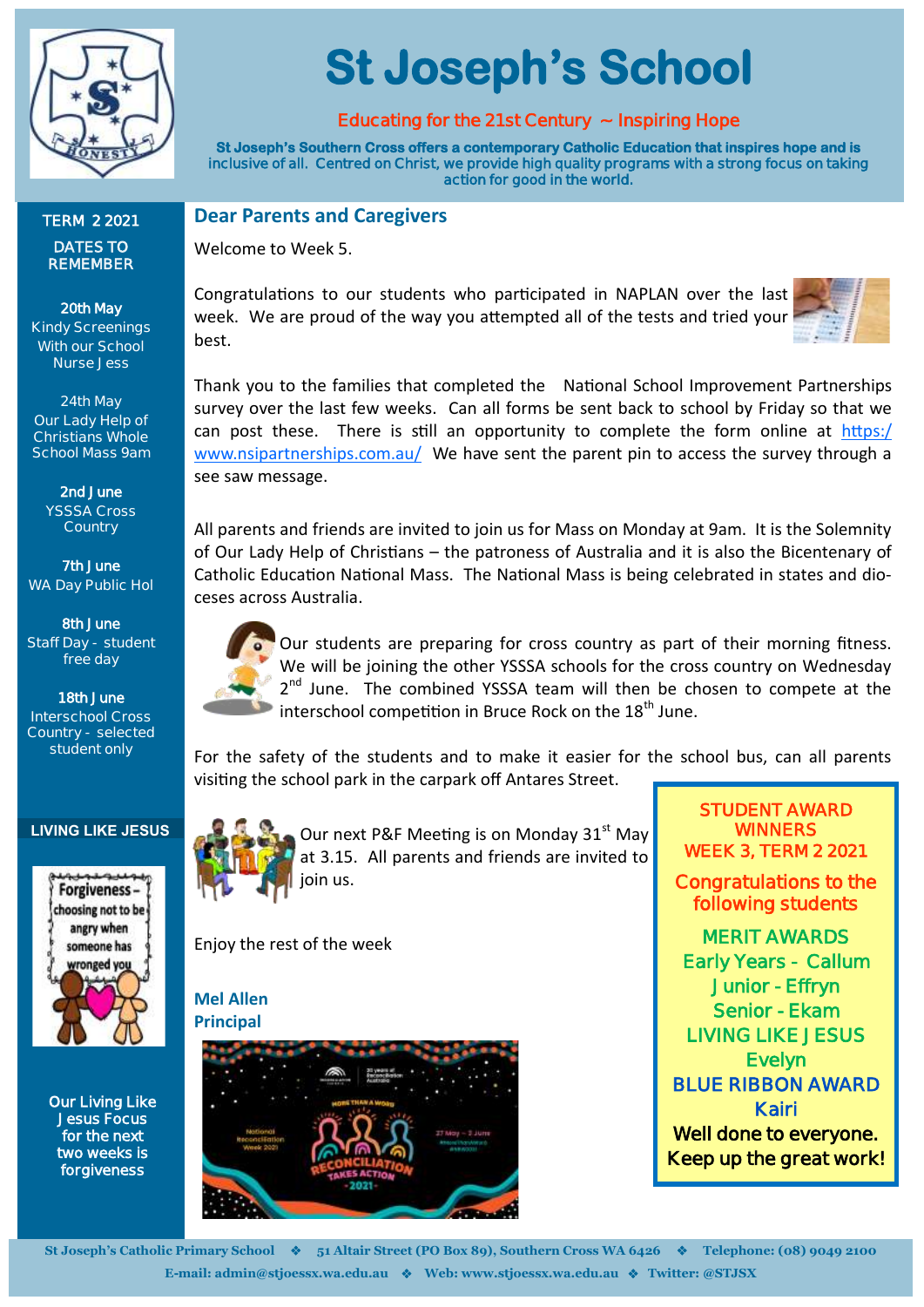

## The Junior Class has had a busy start to Term 2, and we would like to tell you a little about what has been happening in our class.

#### Mia – Dance

In Dance we have been learning our camp dance. We have been dancing to the Troll's song. We hope we go to go well at the Performing Art's Festival. I think dance is a great way to exercise and it is an important life skill. Dance is cool and I think it is really good fun!

#### Leon – STEM

In STEM we have been using the Minecraft App. Year twos are looking at where and how we use nature's resources. We built displays, then we put them on a planet. The Year three's have been exploring the Sun, Earth and Moon.

I had fun when I had to put furniture into the house that I had built.

#### Sport – Efryn

For Sport, we are practicing Cross-Country. We are going to Moorine Rock in week seven to compete against the other schools. We are running around the school to get fitter, so we can run the whole race.

In Phys-Ed, we have been practicing the skills we need to play football and netball. I have enjoyed playing football because I get to kick the ball a long distance.

#### Writing – Kairi

In Writing, we have been doing persuasive text. There should be 5 paragraphs which include an introduction, three arguments and a conclusion. The reason we are learning about persuasive text is to show our point of view and try to persuade people to agree with you.

The topics we have written about are: Learning to Swim is an Important Life Skill, Fast Food is Not Good for Kids and Should We Cut Down Trees?

My favourite one has been, "Should We Cut Down Trees?" The reason I have found this topic interesting is because I did not know that trees hold a lot of Carbon Dioxide.

#### Religion – Charlie

The Year two and threes have been learning about the Eucharist. The Eucharist is the Body and Blood of Jesus. At the Last Supper he gave bread and wine to his disciples. We have also looked at the objects found in the Church Sanctuary. We know that Jesus cares for us and is always with us.

#### Drama – Jordyn

We go to Drama with Mrs. Criddle. I love playing the games, especially the King's and Queen's game because the King and Queen can give orders to the people. Other games we play are: Guessing What a Person is Doing, Duck, Duck, Goose and Under the Sea. Some of the game tasks are very hard to act out, but all the games we play are fun.

#### Emilyn – Maths

This term in Maths we have been practising addition and subtraction in Mental Maths. We have learnt about different units of time, like days, weeks, months and also seconds, minutes and hours when telling the time. The Year twos have been looking at money and the different ways we make the same amount using different denominations. The Year threes have been doing 2D and 3D shapes and learning what they look like in a net and how many edges, faces and vertices they have.



*Core Values ~ We are honest and courageous and strive to follow in the footsteps of Jesus ~ We respect that we are all different and unique, and are willing to share our talents with others ~ We demonstrate fairness to all in our school community*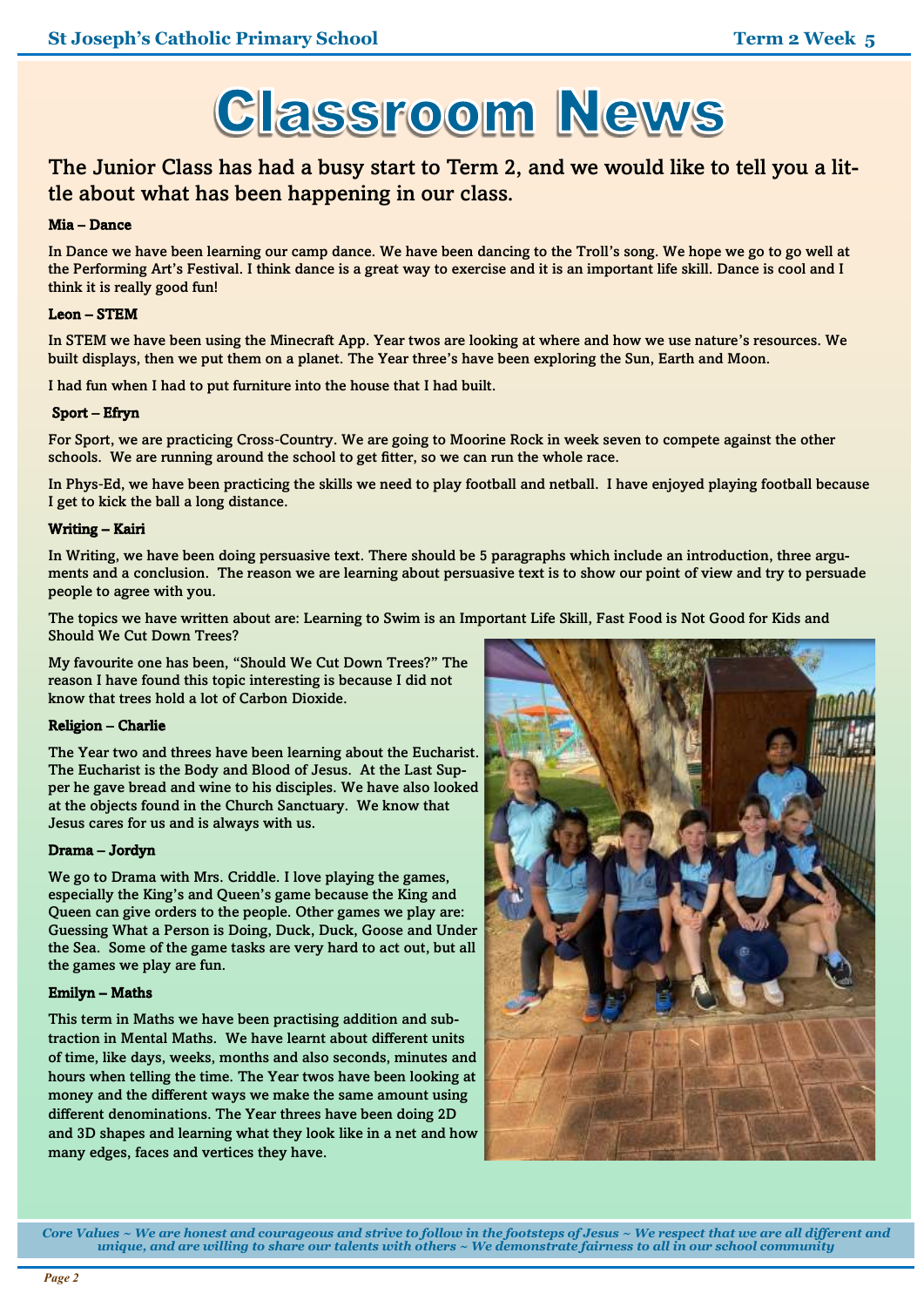## **Prayer of the Week**

*Dear God, Thank you for looking after our school. Thank you that you love each and everyone of us here. Help us to learn, play and share together, So that the wonderful world you have made Becomes more beautiful everyday. Amen*

## **Reflection**

Catholic Education is celebrating 200 years in Australia, marking the bicentenary of the first Catholic school established in Parramatta in October 1820.

The first Catholic school in Australia was founded in October 1820 by Irish Catholic priest Fr John Therry and run by convict and lay person George Marley. The school, which Catholic historians believe was in Hunter Street, Parramatta, taught 31 students. By 1833, there were 10 Catholic schools in the colony.

Over 200 years, Catholic schools have grown to become the largest provider of schooling in Australia (outside government) with one in five school age students attending a Catholic school. This represents 777,000



students in 1,755 schools across the country and employing over 100,000 teachers and staff. Nearly 40 per cent of Catholic schools are located outside of metropolitan cities in regional, rural and remote communities.

The formal celebrations were due to be held from October 2020 to October 2021. However, due to pandemic restrictions, the celebrations will now be held during the 2021 school year.



## **BETTER HEALTH PROGRAM**

A FREE, fun online healthy lifestyle program for kids

reebie packs and

all the Better Health Program team on 1300 822 953 to see if your child is eligible.

## Parent Parking

**Just a reminder, could all parents please use the parking area off of Antares Street for student pick up and drop off's please. Thank you for your cooperation.**





## **Parish News**

#### **Our Lady of Montserrat Parish**

*Our parish warmly welcomes those who would like to become Catholic here in this place. In our parish, high school students and adults can present themselves for this* 

*of their own accord. Primary school students usually require at least 1 of their parent/guardians to be Catholic (so that they will receive ongoing formation in the Catholic faith at home). Exceptions do take place from time to time, so the best thing to do for any interested families is to either contact us at the parish or register your interest with Ms Allen.*

**Weekend Mass Times Saturday 6:30pm Sunday 8:30am Phone : Southern Cross 9049 1049 (Friday to Sunday) Kalgoorlie 9021 2100 (Monday - Thursday) E-mail: kalgoorlie@perthcatholic.org.au Fr. Matthew, Fr. Stephen, Fr. Brennan and Fr. Jeffey**

*Core Values ~ We engage in active learning in a safe and collaborative environment ~ We challenge, motivate and encourage everyone to reach their potential ~ We play our role in protecting God's environment to promote a sustainable future for all*